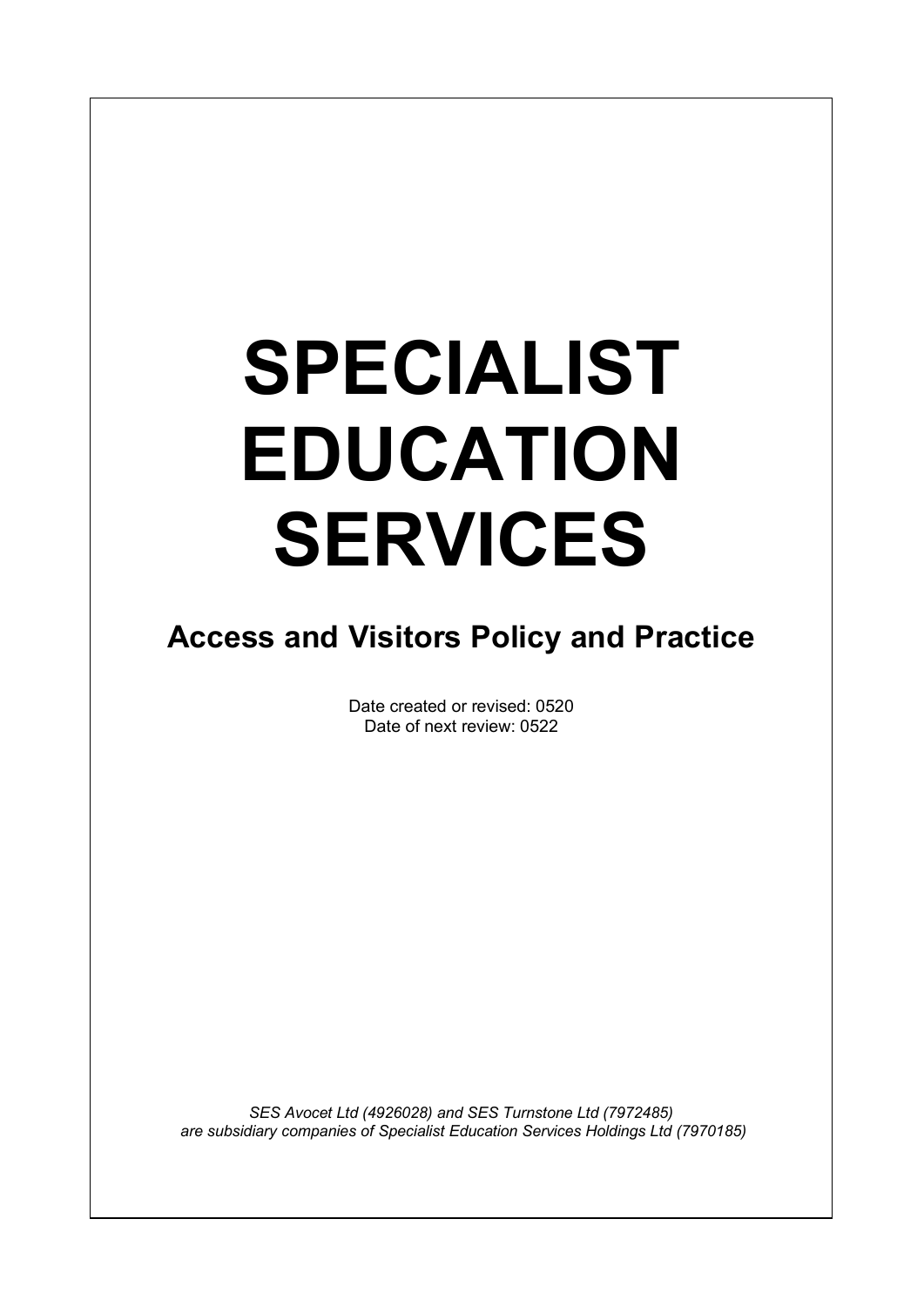#### **CONTENTS**

|   | <b>AIMS</b>                                             | $\overline{2}$ |
|---|---------------------------------------------------------|----------------|
| 2 | <b>STATEMENT</b>                                        | $\overline{2}$ |
| 3 | <b>PROCEDURES FOR VISITORS</b>                          | $\overline{2}$ |
| 4 | <b>APPENDICES</b>                                       | 5              |
|   | Appendix A: Dealing with Unknown Visitors and Intruders | 5              |
|   | Appendix B: Visitor's Card Notice                       | 7              |
|   | Appendix C: Visitors Safeguarding Statement             | 8              |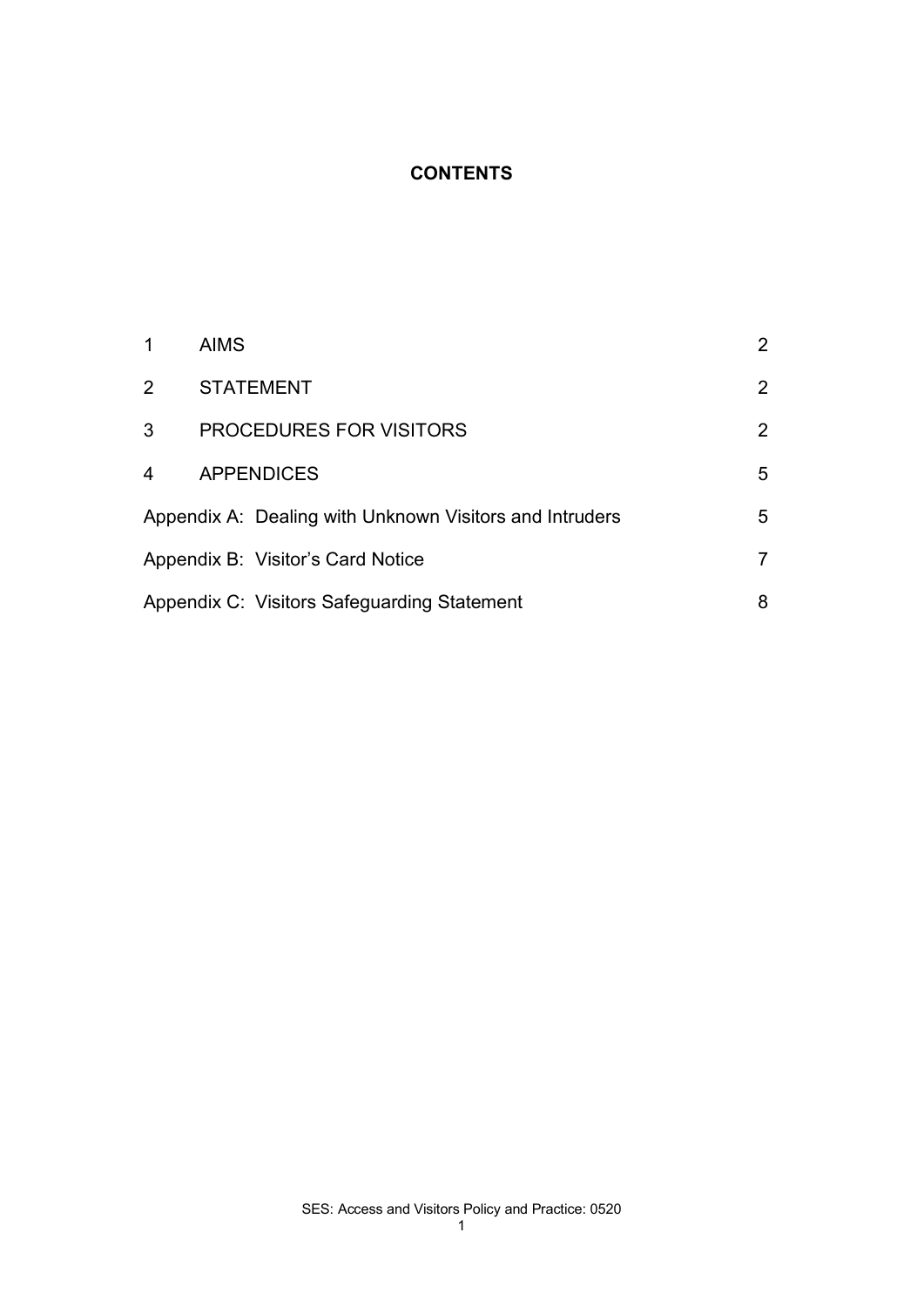#### **1 AIMS**

- To ensure a young person's basic right to safety and security.
- To facilitate and monitor access to young people for approved/legitimate visitors i.e. parents and relatives, Local Authority personnel and others e.g. police.
- To prevent young people being targeted for improper purposes.
- To ensure that visits from professionals relate directly or indirectly to the enhancement of the overall provision of service to the young people
- To keep in mind at all times the young person's right to a domestic home environment

#### **2 STATEMENT**

Young people who live at SES establishments have a right to telephone and written contact with, and visits from, parents, carers and other bona-fide relatives/family friends.

Young people living in our establishments are the responsibility of the Registered Manager (and members of staff). Senior members of staff are responsible for keeping a record of the whereabouts of young people for whom they have specific or overall responsibility. Acting 'in loco parentis' carries with it a parallel responsibility of 'duty of care'. Within this responsibility is the onus to do what is reasonable at all times to safeguard the best interests of the young person in question. On occasions this test may need to be applied to the issue of making decisions in relation to access to young people and visitors to the home.

SES policy and procedures will take a common sense approach to welcoming and receiving visitors into a domestic setting and preserving as much as possible an open and domestic feel that is so important to the long term well being of our young people. We fundamentally believe that over cautious, institutional responses to short term perceived risks that in reality are minimal is far more damaging and 'risky' for our young people over the long term. All procedures are based upon a thorough and quantified security risk assessment, as well as the Appropriate and Suitable Location Review *(see Security Risk Assessment and Appropriate and Suitable Location review on the Network).*

The location of our establishments is risk assessed on an annual basis in consultation with Norfolk placing authority and the police. This forms part of the Security risk assessment and Appropriate and Suitable Location Review, and is another indicator of the low risk location of both sites.

#### **3 PROCEDURES FOR VISITORS**

- Visitors are asked to arrange their visit at least 24 hours in advance.
- All young people will be made aware of visitors to their home and Learning Centre through a variety of ways that allow for differences in the relevance of visitors to individuals.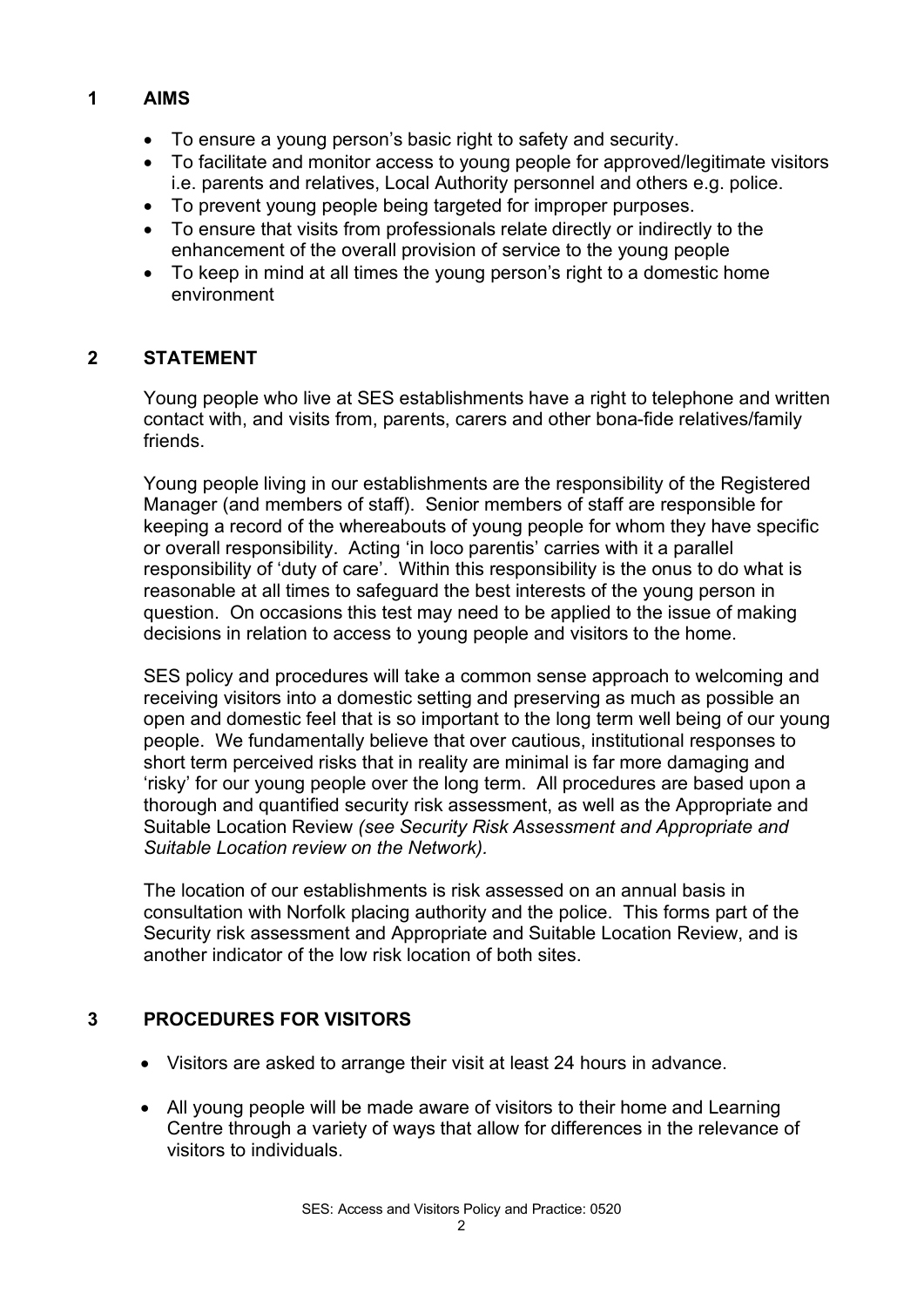- In the case that a member of staff receives a telephone request for a visit to take place, and they are uncertain as to the credentials of the person requesting the visit they must discuss the request with the senior member of staff on duty. All prospective visitors will be asked to provide a telephone number for return contact.
- Requests from relatives other than parents will be checked for authenticity with the main parent (refer to 'definition of parent' guidelines). If the main parent wishes to deny access to any party this will be noted on the young person's file and the decision that a visit cannot be agreed will be conveyed to the person requesting the visit. A main parent may be requested to provide evidence of a Court Order if they wish to deny access to another 'parent.'
- In situations where the individual home has no knowledge of the alleged 'relative' who is making a request to visit, (most commonly a bogus 'uncle or aunt'), details of any such false request will subsequently be shared with social services or the local police.
- Local Authority or other agency visitors are expected to carry identification and sight of this will be requested on their first visit to Avocet House or Turnstone House. Access to a young person may be denied until such times as a visitor can prove their identity.

#### **ALL VISITORS ARE EXPECTED TO REPORT TO THE MAIN OFFICE DURING OFFICE HOURS (MONDAY TO FRIDAY)**

- The relevant staff will be alerted to the arrival of their visitor(s) and will normally be expected to meet and greet visitors at the office before proceeding to wherever they need to onsite.
- All visitors, including contractors, must sign the 'Visitors Book' on arrival, giving the date and time of their visit and car registration number etc, and similarly they must 'sign out' when they leave site. The 'Visitors Book' is located in the SES office during office hours, Monday to Friday, and the main house at all other times.
- When signing in for the first time, all visitors will be asked to read a safeguarding statement to ensure they have understood the protocols and information sharing relating to SES.
- Visitors are expected to behave reasonably and within the parameters of home policies during the course of their visit. If a visitor is judged to be intoxicated, or otherwise impaired, or becomes violent, abusive or otherwise threatening to the continuing good order of the environment they will be asked to leave the site.
- Visitors are expected to abide by the Specialist Education Services' rules that alcohol is not to be brought on to site and that smoking is not permitted on the whole site, including the grounds and the road immediately bordering the site.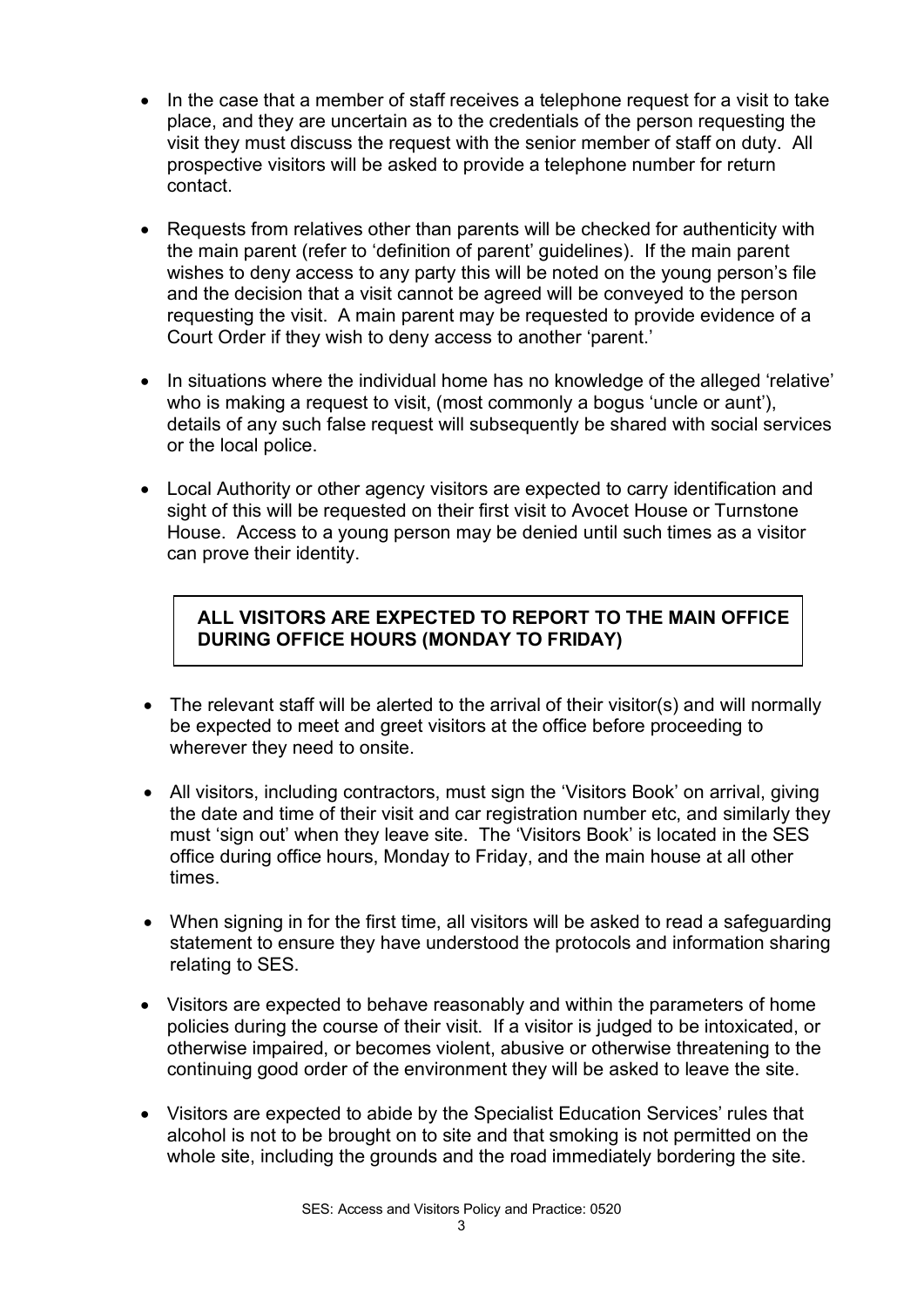As a matter of good practice all visitors will be asked to read a disclaimer before they 'sign in'.

- The disclaimer will also be printed on the 'Authorised Visitor' card, which will be handed to the visitor as they sign in. This card will be retained by the visitor whilst they are on site, and returned when they sign out. The card will also include information about fire procedures. *(See Appendix A for wording on the 'Authorised Visitor' card.)*
- The member of staff receiving visitors will alert the Duty Manager of their arrival.
- If the Manager, or their delegate, uses their judgement to deny a parent access to a young person, or has reason to terminate a visit for one of the aforementioned reasons, they will subsequently inform the responsible officer from the young person's Local Authority of their decision and follow this up with a letter confirming the facts that lead to the decision. The parent will be similarly provided with a written explanation of the decision. An alternative visit date will only be offered after a full assessment of the situation involving consultation with all appropriate parties.
- If a visitor asks to take a young person off the site the Duty Manager will be consulted. The in/out log in the house office will be completed accordingly. Upon returning to site the young person will be expected to advise a member of staff that they have returned.
- If a parent or other visitor removes a young person from site without permission advice will be immediately sought from the Duty Manager or the home's Registered Manager. Advice may also be requested from the young person's Local Authority officers, the home's adjacent social services or the local police.
- Young people are provided with the means to make private telephone calls. Telephone help-line numbers are given to children on individual helpline cards. Reasonable guidelines are given to young people as to when routine telephone calls might be made/received.
- If a member of staff has concerns as to the nature of a telephone call a young person might be receiving they will discuss their concerns with the Duty Manager. If a decision is made to deny any personal telephone access to a young person then the same procedures will apply as to when a prospective visitor to site is denied access to a young person.
- Young people will be encouraged to write letters or emails. They are entitled to privacy both in respect of what they choose to write and the content of any letters/messages they receive. However if a member of staff has concerns as to the contents (e.g. in the case of illegal substances) of a young person's mail they will discuss this with the Duty Manager. Parents/Social Services Department officers will then be contacted and an agreement will be reached as to what measures will be taken to prevent such material entering the home.
- All members of staff will be required to 'reasonably challenge' any person they find on the home's site that they do not recognise.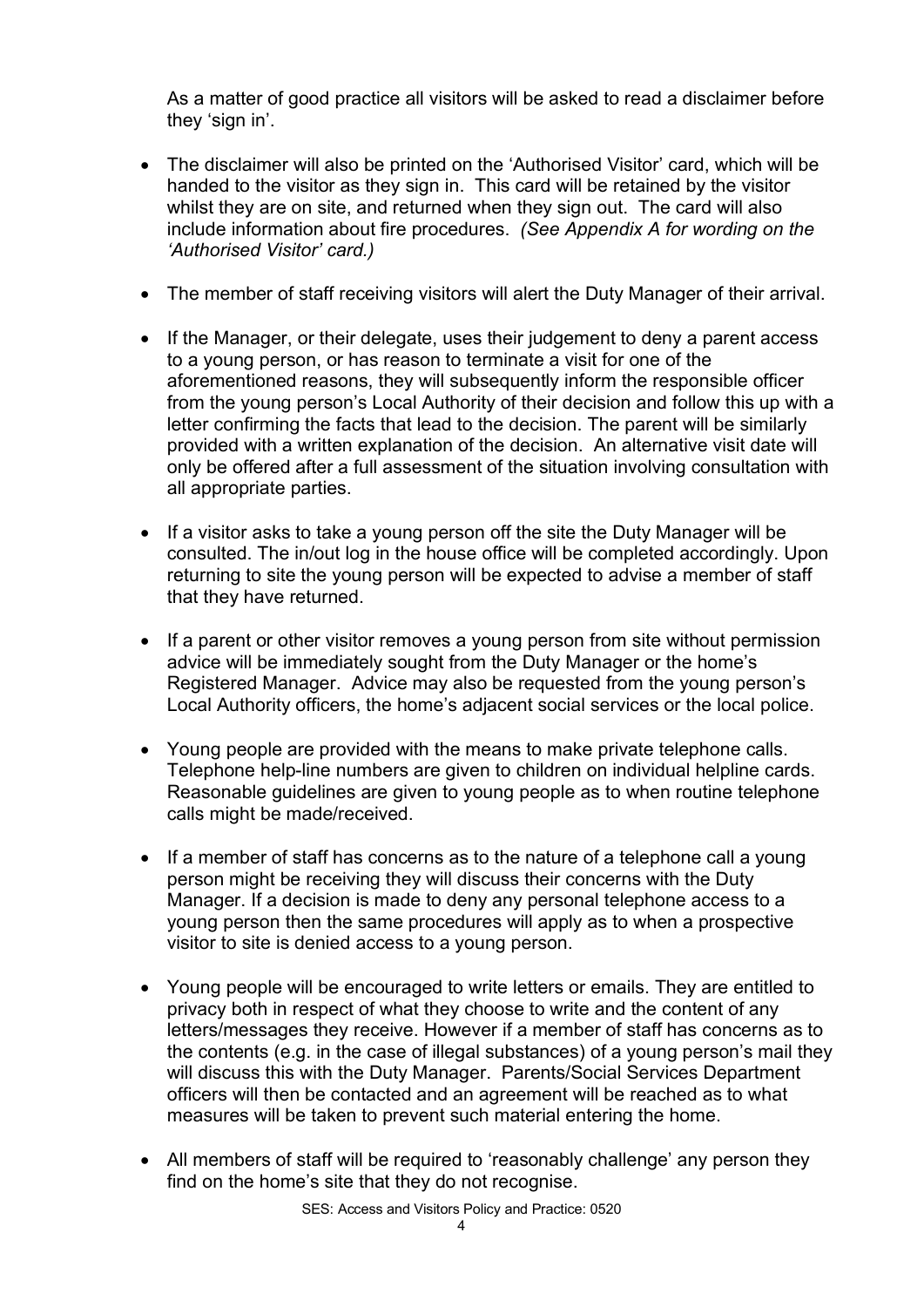• All members of staff are responsible for ensuring that all visitors have followed the signing in and out procedures, particularly where the visitor may have inadvertently bypassed it, and that they have an 'Authorised Visitor' card in their possession.

#### **4 APPENDICES**

#### **Appendix A: Dealing with Unknown Visitors and Intruders**

#### Daytime

Essentially no stranger on the site should go unchallenged, but this should be handled sensitively. Much will depend on the time of day, who else is on site, etc. Staff should be aware of predictable visitors that are in the diary, for example. Challenging strangers must not be aggressive or unwelcoming, but clear, pleasant and polite. If during daylight hours a person appears on site and it is not obvious that they are a pre-arranged visitor a greeting such as is given below is appropriate.

*"Hello. Can I help you? Are you looking for someone?"*

An easy follow up can be:

*"Let me take you round to the office to sign in."*

Usually the other person will respond with an explanation of why they are there and for the vast majority of times it there will be for a valid reason and the situation will be easily resolved.

If you have to leave the building to check out an unexplained person entering the site, inform a colleague or the duty DCM. A second adult should usually observe from a window or doorway.

If there is any hint of suspicion or disquiet about the response, politely withdraw and immediately inform the duty DCM.

#### Hours of Darkness

It is prudent for all external doors to be secured for the night once darkness approaches.

During the hours of darkness any stranger on site is potentially going to be seen either because they come to the front door (and trigger external lights) or they are making themselves visible elsewhere round the outside of the house.

A stranger at the door can be immediately visually assessed and greeted with the normal politeness and an enquiry as to what they want. This will again usually be a straightforward situation with an easy explanation. A stranger observed elsewhere on the site should be reported to the duty DCM.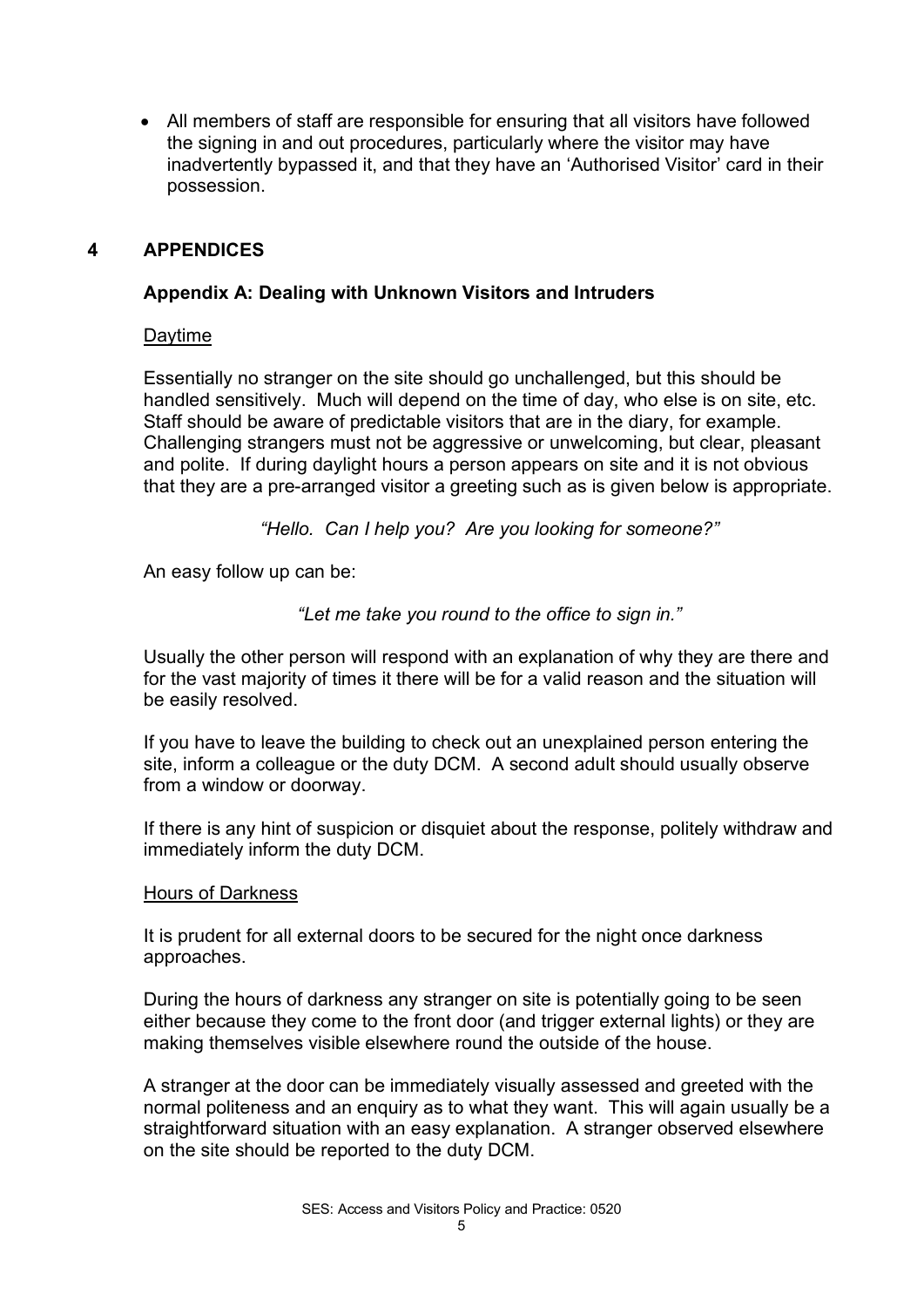Under no circumstances should staff exit the building to directly challenge.

#### During Sleeping in Times

Any suspicious activity during the sleeping in time should be immediately reported to the duty DCM. Under no circumstances should staff exit the building to directly challenge.

#### Procedures for Serious Concern about Intruders on site during daylight hours

Serious concern about a visitor or stranger on the site during daylight hours will be reported to the duty DCM who should involve/alert both the Registered Manager and Principal if they are on site. There will be a decision about who will take the lead in any action in these circumstances.

If the duty DCM is in sole charge the following points apply:

- DCM will assess the seriousness of the situation
- If required quietly and sensibly make sure all children are safely inside (and reassured if they are concerned) and staff alerted in a low-key fashion.
- Coach House staff will need to be alerted if the Coach House is occupied (Avocet House only)
- An assessment will be made as to whether the police need to be informed
- If concern is high enough a calm but swift check of internal security should be organised (i.e. all exits/entrances are secured)
- Where applicable note any key features of the intruder (physical, voice, etc.,) and any vehicle registration
- Consider whether this falls into the critical incident definition as described in the critical incident policy
- Record your actions and the outcome

#### Procedures for Serious Concern about Intruders on site during darkness

- DCM will assess the seriousness of the situation
- Intruders on site during the hours of darkness will automatically be of a suspicious and potentially serious nature. Much may depend on their behaviour.
- There is an assumption that the house is secured for the night once darkness approaches.
- The time of evening will have a bearing on the DCM response (e.g. visibility outside, whether children are in bed, etc)
- If required quietly and sensibly make sure all children are safely in their rooms (and reassured if they are concerned) and staff alerted in a low-key fashion.
- Coach House staff will need to be alerted if the Coach House is occupied (Avocet House only)
- An assessment will be made as to whether the police need to be informed
- Internal security should already have been checked
- Night time alarms can be set so that premises are secure
- If the intruder is detected on site after staff have settled for sleeping in then the DCM should alert the second adult and an assessment will be made as to whether the police need to be informed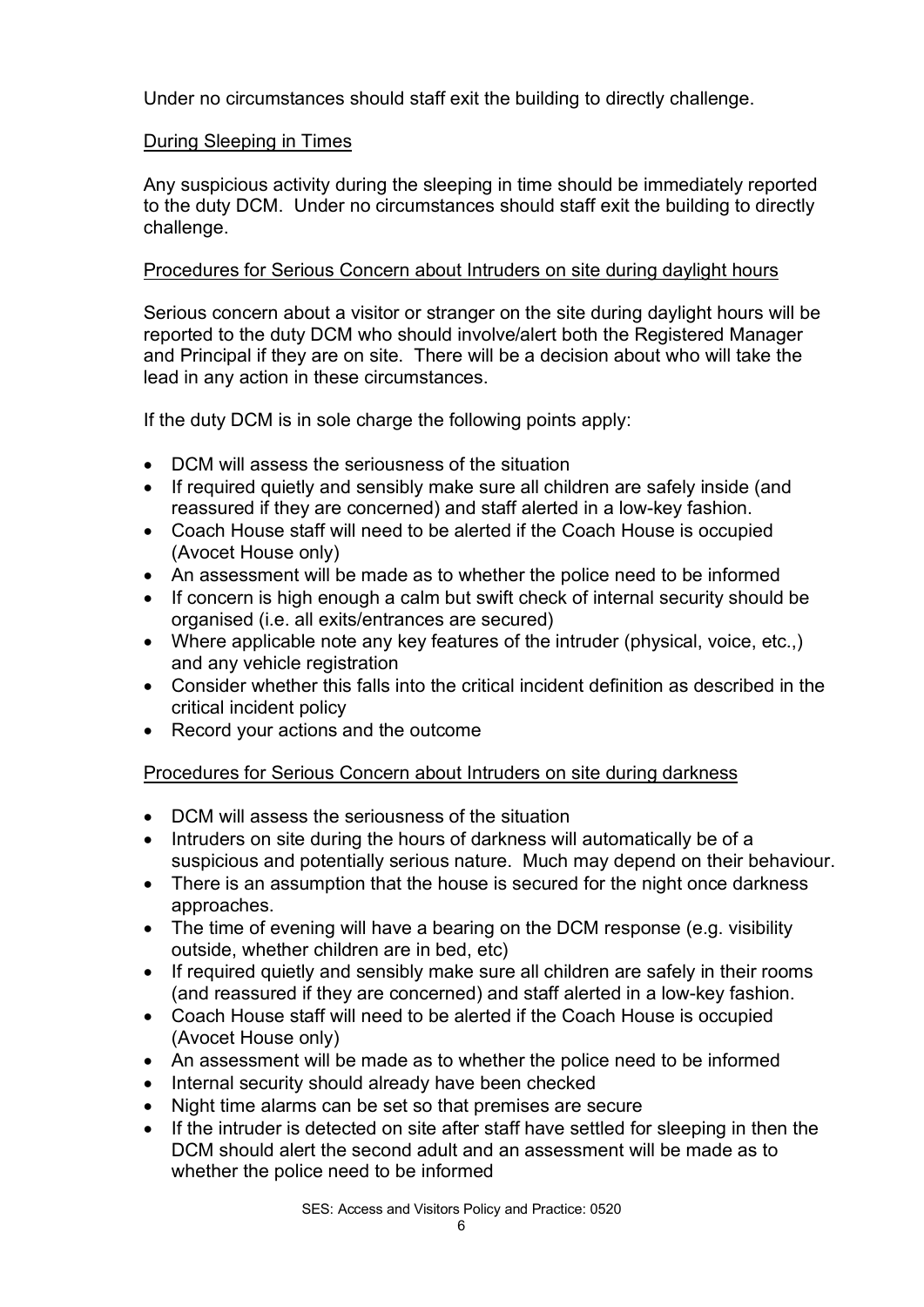When doing an external security check make sure that a second adult is alerted to the fact that you are going outside. There is a possibility that whilst doing an external security check an intruder is encountered. If this happens your primary aim is calmly return to the premises as best as possible with a view to protecting your own personal safety. For most of your "circuit" of the building you can be visually tracked by a colleague.

#### Procedures for Serious Concern about Intruders in the building during darkness

In the event of the main intruder alarm being activated:

- Check alarm pad this will indicate where security has been breached
- If this is the case call the police
- Raise the second adult
- Await police assistance.

If you are physically faced with intruders in the building make it clear the police are on their way and that there are other adults on site alerted.

Do not show any resistance in respect of protection for property, money or possessions. In the event of a realistic threat to personal safety, or the safety of children, the company would support any reasonable and proportionate action in the circumstances that an individual chooses to take.

#### **Appendix B: Visitors Card Notice**

- Visitors are expected to behave reasonably and within the policies and practice of SES, promoting equal opportunities and reporting any perceived racial incident, and should they not do so they may be asked to leave the site.
- The fire alarm is a continuously sounding bell. Should you hear the alarm, please proceed directly to the fire assembly point *(site specific information will be inserted here).*

#### **Appendix C: Visitors Safeguarding Statement**

See overleaf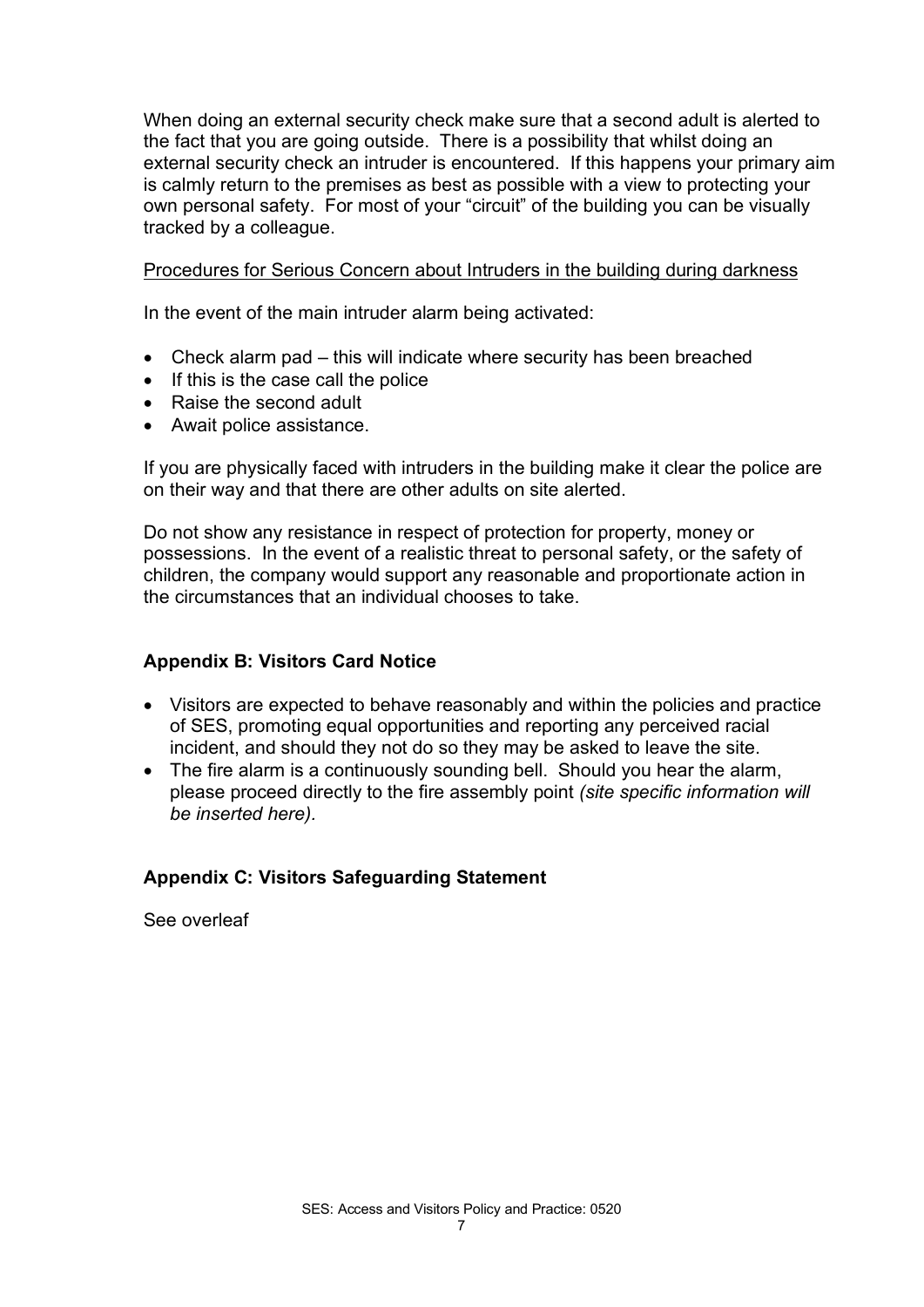#### **INTRODUCTION**

Safeguarding and child protection are central to everyone's role at Avocet House and Turnstone House.

Regardless of your role as an employee, a visitor or a volunteer whilst you are on our premises you must pay heed to our policies and procedures.

#### **KEEPING CHILDREN SAFE**

Specialist Education Services operates a policy of restricting unsupervised access to children and young people to those who have been correctly vetted.

All adults working regularly with our young people must undertake a Disclosure Barring Service Check which must be completed before they commence work.

Adults visiting the site for meetings and are accompanied at all times do not need to be checked. They will sign our visitor's book and be asked to carry a card which identifies them as a visitor. Upon departure, visitors will sign out and return the card.

#### **SAFEGUARDING**

#### **FIRST AID**

If you encounter a child with any medical concerns or who seems ill, or in case of an accident please alert the nearest adult. All adults are First Aid trained. First aid boxes are located throughout the site.

#### **HEALTH AND SAFETY**

The premises are regularly audited to ensure that everywhere is safe for young people, but you have a responsibility to ensure that your actions do not endanger anyone.

As a visitor you have a legal responsibility to care for your own as well as others health and safety and you are required to observe all health, safety and welfare rules.

#### **SUBSTANCE ABUSE**

There is a no smoking policy covering the whole site, including the grounds and the road immediately bordering the site.

Equally it is not acceptable for alcohol and/or illegal substances to be brought onto the site or into the house.

SES: Access and Visitors Policy and Practice: 0520

# **SPECIALIST EDUCATION SERVICES**

#### **Avocet House and Turnstone House**

Safeguarding and Child Protection A Quick Guide

*SES Ltd is committed to safeguarding and promoting the welfare of children and young people and expects all staff and volunteers to share this commitment.*